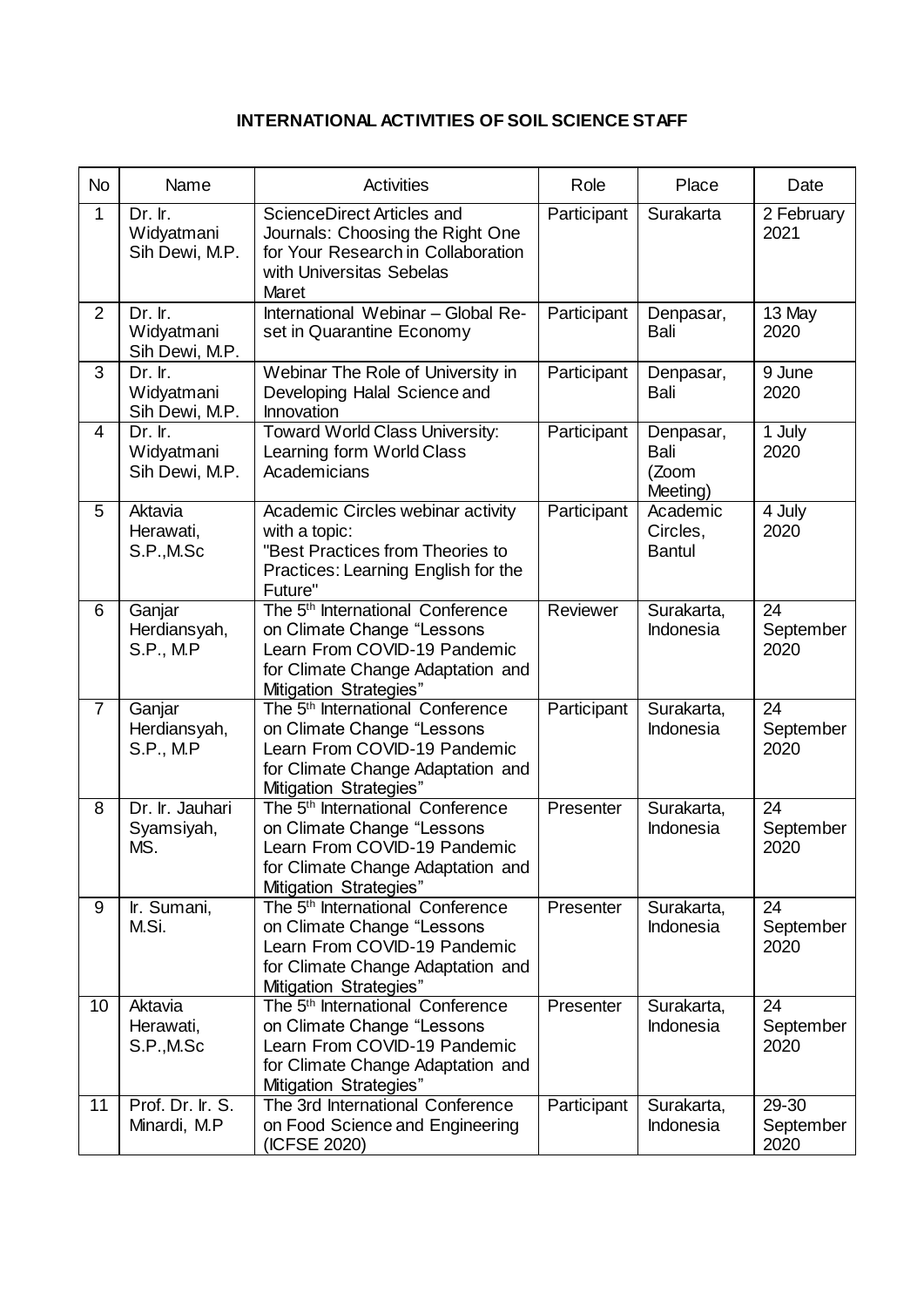| 12 | Ir. Sumani,<br>M.Si.                                     | The Guest Lecture of World Class<br>University Inbound Professor<br>Program entitled: "Evaluation of<br>the Climate Change Impact on the<br>Ise Bay Watershed"                                                       | Participant | Surakarta,<br>Indonesia                | 26 October<br>2020     |
|----|----------------------------------------------------------|----------------------------------------------------------------------------------------------------------------------------------------------------------------------------------------------------------------------|-------------|----------------------------------------|------------------------|
| 13 | Dr. Ir.<br>Widyatmani<br>Sih Dewi, M.P.                  | <b>Guest Lecture "Evaluation of The</b><br>Climate Change Impact on The Ise<br>Bay Watershed"                                                                                                                        | Participant | Surakarta,<br>Indonesia                | 26 October<br>2020     |
| 14 | Ir. Sumani,<br>M.Si.                                     | The Guest Lecture entitled: "Water<br>Resources Management in<br>Practices"                                                                                                                                          | Participant | Surakarta,<br>Indonesia                | 31 October<br>2020     |
| 15 | Dr. Ir.<br>Widyatmani<br>Sih Dewi, M.P.                  | International Webinar on the<br>Stingless Bees: From Discovery to<br><b>Utilization</b>                                                                                                                              | Participant | Denpasar,<br>Bali<br>(Zoom<br>Meeting) | 17<br>December<br>2020 |
| 16 | Dr. Sc. Agr.<br>Rahayu, SP,<br><b>MP</b>                 | The International Teaching Class<br>of Turfgrass Management<br>"Construction of Zoysiagrass in<br>Indonesia"                                                                                                         | Presenter   | <b>Dankook</b><br>University           | 8 April<br>2019        |
| 17 | Prof. Dr. Ir.<br>Suntoro, MS                             | International Seminar and<br>Congress of Indonesian Soil<br>Science Society: Land Resource<br>Management and Agriculture<br>Innovations, Towards Sustainable<br><b>Environment and Food Security</b><br>$(ISCO-ISS)$ | Participant | Bandung -<br>Indonesia                 | 5-7 August<br>2019     |
| 18 | Prof. Dr. Agr.<br>Sc. Ir. Vita<br>Ratri Cahyani,<br>M.P. | International Seminar and<br>Congress of Indonesian Soil<br>Science Society: Land Resource<br>Management and Agriculture<br>Innovations, Towards Sustainable<br><b>Environment and Food Security</b><br>(ISCO-ISS)   | Presenter   | Bandung -<br>Indonesia                 | 5-7 August<br>2019     |
| 19 | Dr. Ir. Jauhari<br>Syamsiyah,<br>MS.                     | International Seminar and<br>Congress of Indonesian Soil<br>Science Society: Land Resource<br>Management and Agriculture<br>Innovations, Towards Sustainable<br><b>Environment and Food Security</b><br>$(ISCO-ISS)$ | Participant | Bandung -<br>Indonesia                 | 5-7 August<br>2019     |
| 20 | Ir. Sri Hartati,<br>MP.                                  | International Seminar and<br>Congress of Indonesian Soil<br>Science Society: Land Resource<br>Management and Agriculture<br>Innovations, Towards Sustainable<br><b>Environment and Food Security</b><br>$(ISCO-ISS)$ | Participant | Bandung -<br>Indonesia                 | 5-7 August<br>2019     |
| 21 | Dr. Ir. MMA.<br>Retno<br>Rosariastuti,<br>M.Si.          | International Seminar and<br>Congress of Indonesian Soil<br>Science Society: Land Resource<br>Management and Agriculture<br>Innovations, Towards Sustainable<br><b>Environment and Food Security</b><br>$(ISCO-ISS)$ | Presenter   | Bandung -<br>Indonesia                 | 5-7 August<br>2019     |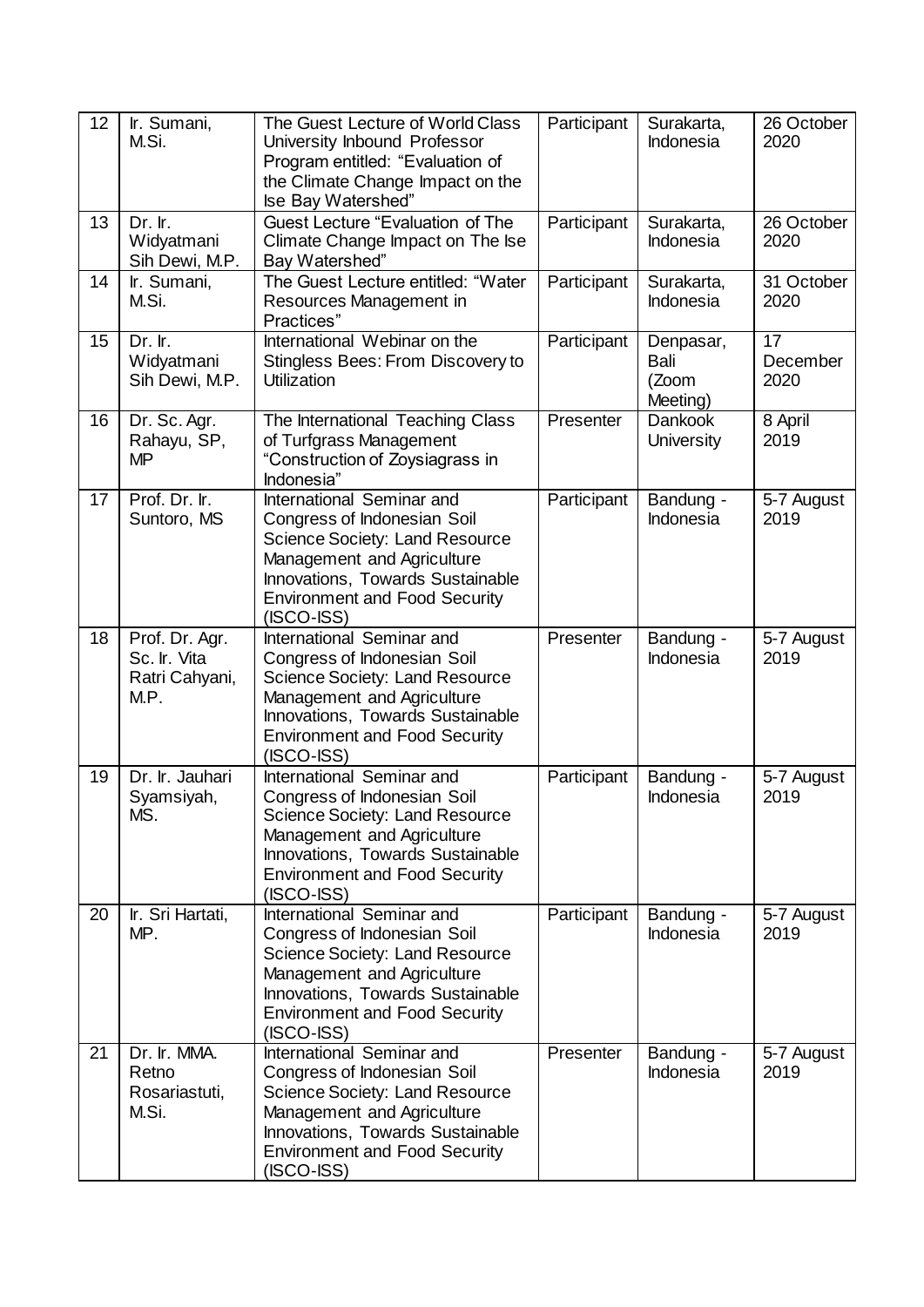| 22 | Dr. Ir. Sudadi,<br>M.P                      | International Seminar and<br>Congress of Indonesian Soil<br>Science Society: Land Resource<br>Management and Agriculture<br>Innovations, Towards Sustainable<br><b>Environment and Food Security</b><br>(ISCO-ISS)        | Participant | Bandung -<br>Indonesia         | 5-7 August<br>2019      |
|----|---------------------------------------------|---------------------------------------------------------------------------------------------------------------------------------------------------------------------------------------------------------------------------|-------------|--------------------------------|-------------------------|
| 23 | Ir. Sumani,<br>M.Si.                        | International Seminar and<br>Congress of Indonesian Soil<br>Science Society: Land Resource<br>Management and Agriculture<br>Innovations, Towards Sustainable<br><b>Environment and Food Security</b><br>$(ISCO-ISS)$      | Participant | Bandung -<br><b>Indonesia</b>  | 5-7 August<br>2019      |
| 24 | Ir. Sumani,<br>M.Si.                        | International Seminar and<br>Congress of Indonesian Soil<br><b>Science Society: Land Resource</b><br>Management and Agriculture<br>Innovations, Towards Sustainable<br><b>Environment and Food Security</b><br>(ISCO-ISS) | Participant | Bandung -<br><b>Indonesia</b>  | 5-7 August<br>2019      |
| 25 | Dr. Mujiyo,<br>SP., MP                      | International Seminar and<br>Congress of Indonesian Soil<br>Science Society: Land Resource<br>Management and Agriculture<br>Innovations, Towards Sustainable<br><b>Environment and Food Security</b><br>(ISCO-ISS)        | Participant | Bandung -<br><b>Indonesia</b>  | 5-7 August<br>2019      |
| 26 | Ganjar<br>Herdiansyah,<br>S.P., M.P         | International Seminar and<br>Congress of Indonesian Soil<br>Science Society: Land Resource<br>Management and Agriculture<br>Innovations, Towards Sustainable<br><b>Environment and Food Security</b><br>(ISCO-ISS)        | Participant | Bandung -<br>Indonesia         | 5-7 August<br>2019      |
| 27 | Aktavia<br>Herawati,<br>S.P.,M.Sc           | International Seminar and<br>Congress of Indonesian Soil<br>Science Society: Land Resource<br>Management and Agriculture<br>Innovations, Towards Sustainable<br><b>Environment and Food Security</b><br>(ISCO-ISS)        | Participant | Bandung -<br>Indonesia         | 5-7 August<br>2019      |
| 28 | Dwi Priyo<br>Ariyanto, SP.,<br>M.Sc., Ph.D. | International Seminar and<br>Congress of Indonesian Soil<br>Science Society: Land Resource<br>Management and Agriculture<br>Innovations, Towards Sustainable<br><b>Environment and Food Security</b><br>$(ISCO-ISS)$      | Presenter   | Bandung -<br><b>Indonesia</b>  | 5-7 August<br>2019      |
| 29 | Prof. Dr. Ir. S.<br>Minardi, M.P            | The 2nd International Conference<br>and Exhibition on Powder<br>Technology Indonesia (ICePTi<br>2019)                                                                                                                     | Participant | Surakarta-<br><b>Indonesia</b> | 28-29<br>August<br>2019 |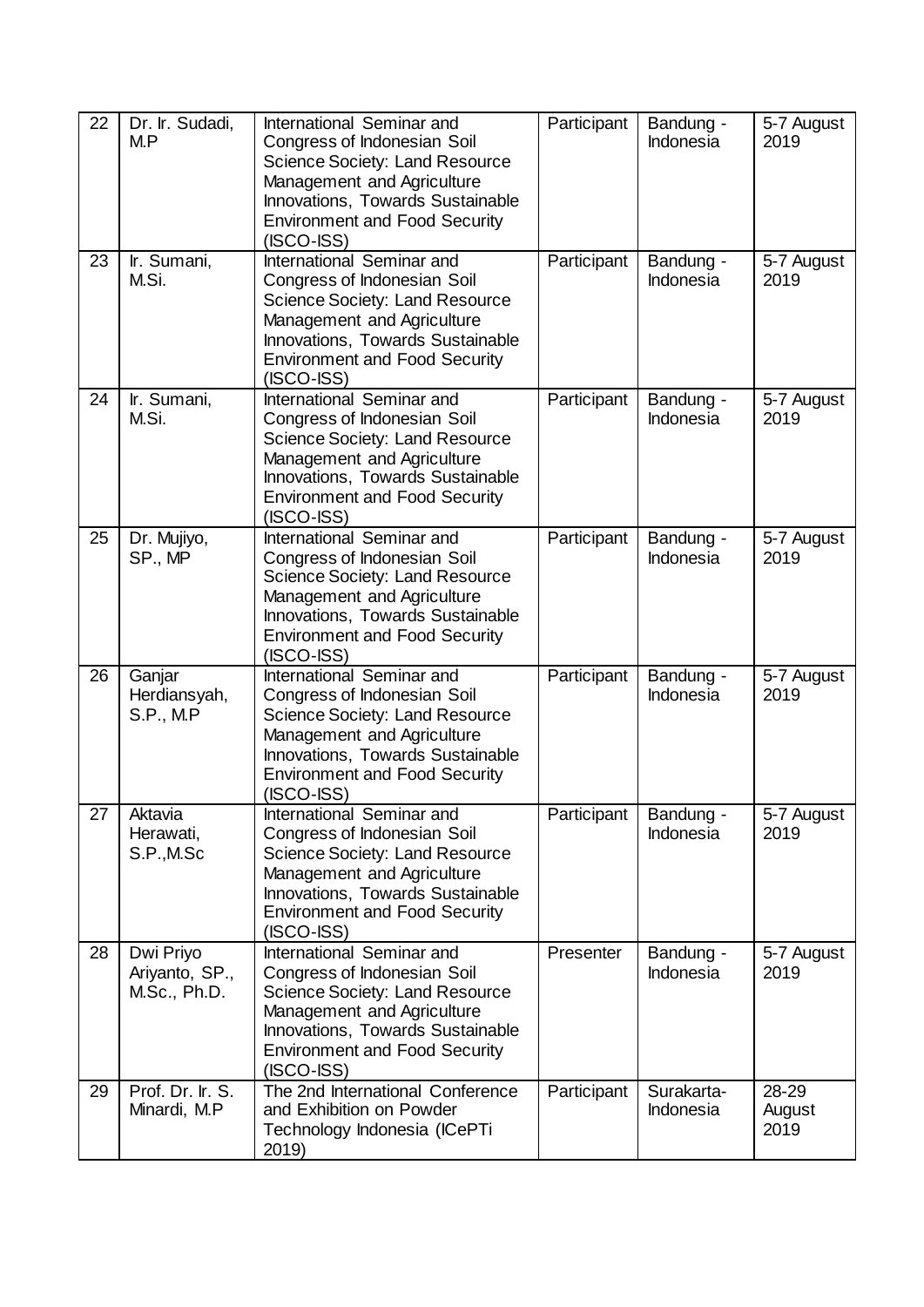| 30 | Prof. Dr. Agr.<br>Sc. Ir. Vita<br>Ratri Cahyani,<br>M.P. | International Seminar and Congress of<br>Indonesian Soil Science Society<br>(ISCO-ISS 2019)                                                                                           | Presenter          | Bandung                 | 5-7 August<br>2019      |
|----|----------------------------------------------------------|---------------------------------------------------------------------------------------------------------------------------------------------------------------------------------------|--------------------|-------------------------|-------------------------|
| 31 | Prof. Dr. Agr.<br>Sc. Ir. Vita<br>Ratri Cahyani,<br>M.P. | 10 <sup>th</sup> International Seminar of<br>Indonesian Society for<br>Microbiology (10th ISISM) & 12th<br>Congress of Indonesian Society for<br>Microbiology (12th CISM)             | Invited<br>Speaker | Surakarta-<br>Indonesia | 29-30<br>August<br>2019 |
| 32 | Dwi Priyo<br>Ariyanto, SP.,<br>M.Sc., Ph.D.              | 10 <sup>th</sup> International Seminar of<br>Indonesian Society for<br>Microbiology (10th ISISM) & 12th<br>Congress of Indonesian Society for<br>Microbiology (12th CISM)             | Participant        | Surakarta-<br>Indonesia | 29-30<br>August<br>2019 |
| 33 | Dr. Mujiyo,<br>SP., MP                                   | 10 <sup>th</sup> International Seminar of<br>Indonesian Society for<br>Microbiology (10th ISISM) & 12th<br>Congress of Indonesian Society for<br>Microbiology (12th CISM)             | Participant        | Surakarta-<br>Indonesia | 29-30<br>August<br>2019 |
| 34 | Dr. Ir. Sudadi,<br>M.P                                   | 10 <sup>th</sup> International Seminar of<br>Indonesian Society for<br>Microbiology (10th ISISM) & 12th<br>Congress of Indonesian Society for<br>Microbiology (12th CISM)             | Presenter          | Surakarta-<br>Indonesia | 29-30<br>August<br>2019 |
| 35 | Dr. Ir. MMA.<br>Retno<br>Rosariastuti,<br>M.Si.          | 10 <sup>th</sup> International Seminar of<br>Indonesian Society for<br>Microbiology (10th ISISM) & 12th<br>Congress of Indonesian Society for<br>Microbiology (12th CISM)             | Presenter          | Surakarta-<br>Indonesia | 29-30<br>August<br>2019 |
| 36 | Dr. Ir. MMA.<br>Retno<br>Rosariastuti,<br>M.Si.          | 10 <sup>th</sup> International Seminar of<br>Indonesian Society for<br>Microbiology (10th ISISM) & 12th<br>Congress of Indonesian Society for<br>Microbiology (12th CISM)             | Committee          | Surakarta-<br>Indonesia | 29-30<br>August<br>2019 |
| 37 | Ir. Sumani,<br>M.Si.                                     | 10 <sup>th</sup> International Seminar of<br>Indonesian Society for<br>Microbiology (10th ISISM) & 12th<br>Congress of Indonesian Society for<br>Microbiology (12th CISM)             | Presenter          | Surakarta-<br>Indonesia | 29-30<br>August<br>2019 |
| 38 | Dr. Ir.<br>Widyatmani<br>Sih Dewi, M.P.                  | 10 <sup>th</sup> International Seminar of<br>Indonesian Society for<br>Microbiology (10th ISISM) & 12th<br>Congress of Indonesian Society for<br>Microbiology (12 <sup>th</sup> CISM) | Participant        | Surakarta-<br>Indonesia | 29-30<br>August<br>2019 |
| 39 | Aktavia<br>Herawati,<br>S.P., M.Sc                       | 10 <sup>th</sup> International Seminar of<br>Indonesian Society for<br>Microbiology (10th ISISM) & 12th<br>Congress of Indonesian Society for<br>Microbiology (12th CISM)             | Participant        | Surakarta-<br>Indonesia | 29-30<br>August<br>2019 |
| 40 | Komariah,<br>STP., M.Sc.,<br>Ph.D.                       | 10 <sup>th</sup> International Seminar of<br>Indonesian Society for<br>Microbiology (10th ISISM) & 12th<br>Congress of Indonesian Society for<br>Microbiology (12th CISM)             | Participant        | Surakarta-<br>Indonesia | 29-30<br>August<br>2019 |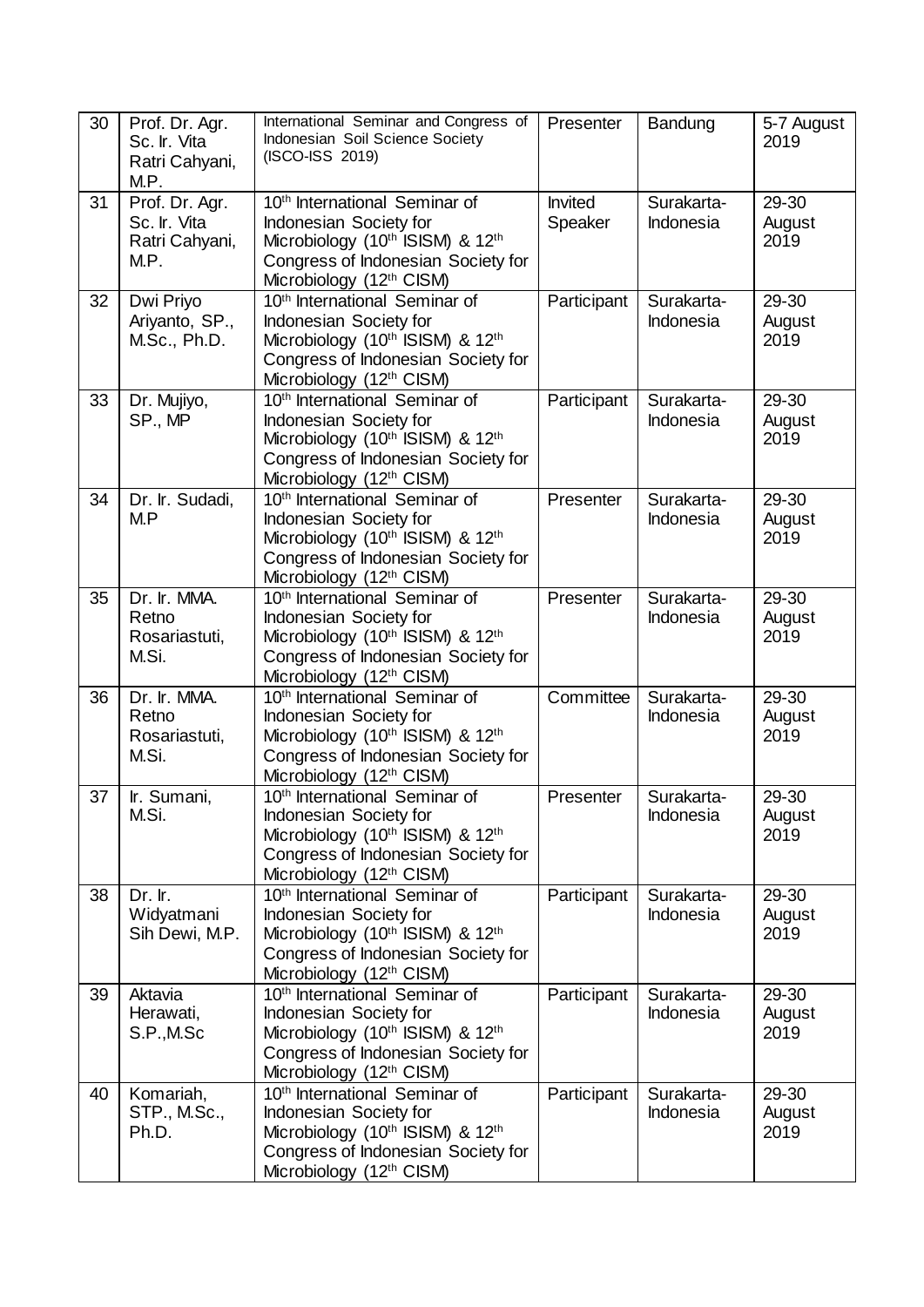| 41 | Dr. Sc. Agr.<br>Rahayu, SP,<br><b>MP</b>                 | The International Teaching Class<br>of Turfgrass Management<br>"Construction of Zoysiagrass in<br>Indonesia Stadiums"                                                                                                                                                               | Presenter   | <b>Dankook</b><br>University       | $6 - 7$<br>November<br>2019               |
|----|----------------------------------------------------------|-------------------------------------------------------------------------------------------------------------------------------------------------------------------------------------------------------------------------------------------------------------------------------------|-------------|------------------------------------|-------------------------------------------|
| 42 | Dr. Ir. Jauhari<br>Syamsiyah,<br>MS.                     | The 4 <sup>th</sup> International Conference<br>on Climate Change: The Risk to<br>Sustainability and Environmental<br><b>Issue</b>                                                                                                                                                  | Presenter   | Yogyakarta-<br>Indonesia           | 18-19<br>November<br>2019                 |
| 43 | Ir. Sumani,<br>M.Si.                                     | The 4 <sup>th</sup> International Conference<br>on Climate Change: The Risk to<br>Sustainability and Environmental<br><b>Issue</b>                                                                                                                                                  | Presenter   | Yogyakarta-<br>Indonesia           | $18 - 19$<br>November<br>2019             |
| 44 | Dwi Priyo<br>Ariyanto, SP.,<br>M.Sc., Ph.D.              | The 4 <sup>th</sup> International Conference<br>on Climate Change: The Risk to<br>Sustainability and Environmental<br><b>Issue</b>                                                                                                                                                  | Presenter   | Yogyakarta-<br>Indonesia           | $18 - 19$<br>November<br>2019             |
| 45 | Komariah,<br>STP., M.Sc.,<br>Ph.D.                       | The 4 <sup>th</sup> International Conference<br>on Climate Change: The Risk to<br>Sustainability and Environmental<br><b>Issue</b>                                                                                                                                                  | Presenter   | Yogyakarta-<br>Indonesia           | $18 - 19$<br>November<br>2019             |
| 46 | Aktavia<br>Herawati,<br>S.P.,M.Sc                        | The 4 <sup>th</sup> International Conference<br>on Climate Change: The Risk to<br>Sustainability and Environmental<br><b>Issue</b>                                                                                                                                                  | Presenter   | Yogyakarta-<br>Indonesia           | $18 - 19$<br>November<br>2019             |
| 47 | Dr. Ir.<br>Widyatmani<br>Sih Dewi, M.P.                  | 7 <sup>th</sup> International Conference on<br>Sustainable Agriculture Food and<br>Energy                                                                                                                                                                                           | Presenter   | Phuket,<br>Thailand                | 2019                                      |
| 48 | Komariah,<br>STP., M.Sc.,<br>Ph.D.                       | Roundtable and International<br>Symposium on Agricultural and<br><b>Animal Science</b>                                                                                                                                                                                              | Participant | Gifu<br>University,<br>Japan       | 28-30<br>August<br>2018                   |
| 49 | Komariah,<br>STP., M.Sc.,<br>Ph.D.                       | <b>UGSAS-GU International</b><br>Symposium on Soil Management<br>for Sustainable Agriculture                                                                                                                                                                                        | Presenter   | Gifu<br><b>University</b><br>Japan | 28-30<br>August<br>2018                   |
| 50 | Prof. Dr. Agr.<br>Sc. Ir. Vita<br>Ratri Cahyani,<br>M.P. | The 2nd of International<br>Conference on Food Sience and<br>Engineering 2018.                                                                                                                                                                                                      | Presenter   | Surakarta                          | $\overline{2}5 - 26$<br>September<br>2018 |
| 51 | Dr. Ir. MMA.<br>Retno<br>Rosariastuti,<br>M.Si.          | International Conference on Green<br>Agro-industry and Bioeconomy<br>(ICGAB), Malang                                                                                                                                                                                                | Presenter   | Univ.<br><b>Brawijaya</b>          | 18-20 Sept<br>2018                        |
| 52 | Dr. Ir.<br>Widyatmani<br>Sih Dewi, M.P.                  | Keynote Speaker International<br>Workshop and Seminar Indonesian<br>"Innovation of Environtmental<br>friendly Agricultural Technology<br><b>Supporting Sustainable Food Self</b><br>Sufficiency", Agency for<br>Agricultural Resarch and<br>Development, Ministry of<br>Agriculture | Presenter   | Hotel Alila,<br><b>Surakarta</b>   | 18-20<br>September<br>2018                |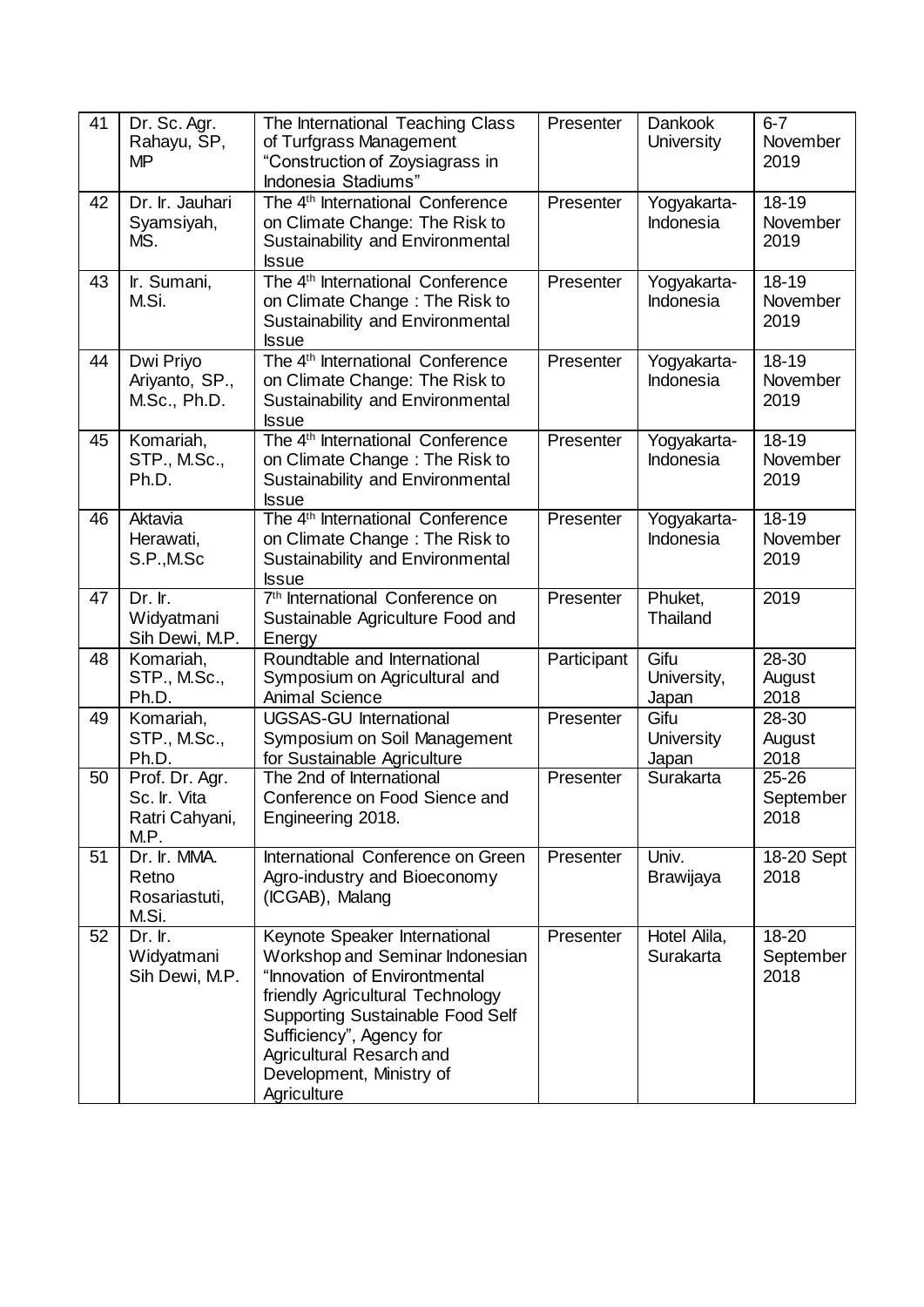| 53 | Prof. Dr. Ir. S.<br>Minardi, M.P                         | Seminar Internasional (ICFSE<br>2018) (The Utilizing of Zeolite and<br>Manure for Increasing Potassium<br>Availability, Uptake, and Yield on<br>Soybean in Alfisols) | Participant                 | Hotel<br>Paragon,<br>Surakarta                                                                     | $25 - 26$<br>September<br>2018 |
|----|----------------------------------------------------------|----------------------------------------------------------------------------------------------------------------------------------------------------------------------|-----------------------------|----------------------------------------------------------------------------------------------------|--------------------------------|
| 54 | Dwi Priyo<br>Ariyanto, SP.,<br>M.Sc., Ph.D.              | International Conference on<br><b>Climate Change "Climate Change</b><br>Adaptation and Mitigation:<br>Learning from the past for<br>Sustainable Strategy Development | Presenter                   | Graduate<br>School,<br><b>Universitas</b><br><b>Sebelas</b><br>March,<br>Surakarta -<br>Indonesia. | $27 - 28$<br>November<br>2018  |
| 55 | Dr. Ir. Sudadi,<br>M.P                                   | International Conference on<br>Climate Change "Climate Change<br>Adaptation and Mitigation:<br>Learning from the past for<br>Sustainable Strategy Development        | Presenter                   | Graduate<br>School,<br><b>Universitas</b><br>Sebelas<br>March,<br>Surakarta -<br>Indonesia.        | $27 - 28$<br>November<br>2018  |
| 56 | Dr. Ir. MMA.<br>Retno<br>Rosariastuti,<br>M.Si.          | International Conference on<br>Climate Change "Climate Change<br><b>Adaptation and Mitigation:</b><br>Learning from the past for<br>Sustainable Strategy Development | Presenter                   | Graduate<br>School,<br><b>Universitas</b><br><b>Sebelas</b><br>March,<br>Surakarta -<br>Indonesia. | $27 - 28$<br>November<br>2018  |
| 57 | Dr. Ir. MMA.<br>Retno<br>Rosariastuti,<br>M.Si.          | International Conference on<br>Climate Change "Climate Change<br>Adaptation and Mitigation:<br>Learning from the past for<br>Sustainable Strategy Development        | Committee                   | Graduate<br>School,<br><b>Universitas</b><br><b>Sebelas</b><br>March,<br>Surakarta -<br>Indonesia. | $27 - 28$<br>November<br>2018  |
| 58 | Komariah,<br>STP., M.Sc.,<br>Ph.D.                       | International Conference on<br>Climate Change "Climate Change<br>Adaptation and Mitigation:<br>Learning from the past for<br>Sustainable Strategy Development        | Presenter                   | Graduate<br>School,<br><b>Universitas</b><br><b>Sebelas</b><br>March,<br>Surakarta -<br>Indonesia. | $27 - 28$<br>November<br>2018  |
| 59 | Aktavia<br>Herawati,<br>S.P.,M.Sc                        | International Conference on<br>Climate Change "Climate Change<br>Adaptation and Mitigation:<br>Learning from the past for<br>Sustainable Strategy Development        | Presenter                   | Graduate<br>School,<br><b>Universitas</b><br><b>Sebelas</b><br>March,<br>Surakarta -<br>Indonesia. | $27 - 28$<br>November<br>2018  |
| 60 | Prof. Dr. Agr.<br>Sc. Ir. Vita<br>Ratri Cahyani,<br>M.P. | International Conference on<br>Climate Change "Climate Change<br><b>Adaptation and Mitigation:</b><br>Learning from the past for<br>Sustainable Strategy Development | <b>Invited</b><br>Presenter | Graduate<br>School,<br><b>Universitas</b><br>Sebelas<br>March,<br>Surakarta -<br>Indonesia.        | $27 - 28$<br>November<br>2018  |